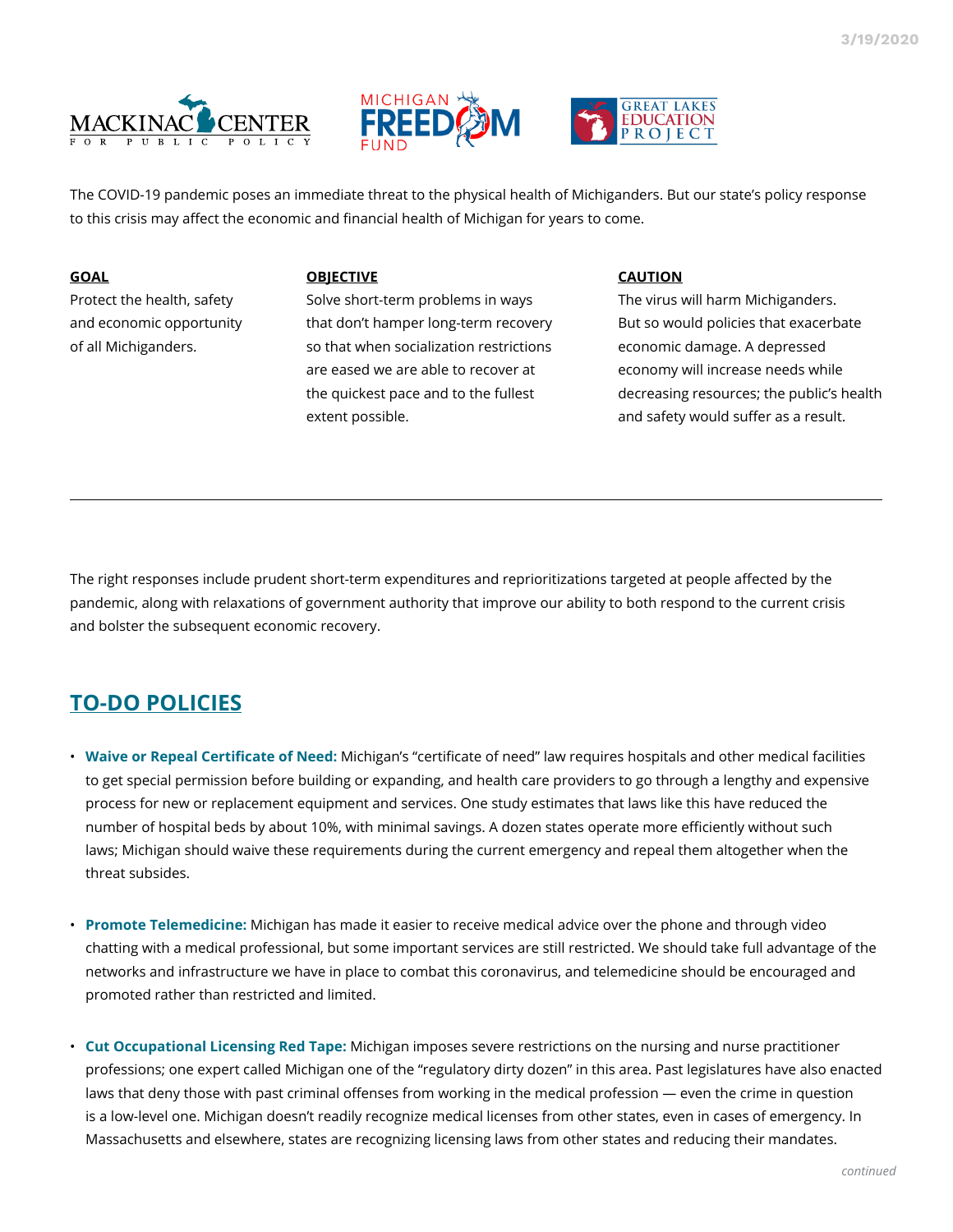- **Allowing Emergency License Reciprocity between States:** Health care professionals licensed in one state should be able to travel to Michigan if the outbreak becomes more severe, and practice to the fullest extent permitted for peers licensed in Michigan.
- **Keep All Businesses Possible Open:** To protect the economic security of the greatest number of Michiganders, and to preserve the long term financial security for the state and its citizens, minimize state-mandated closures of businesses. Specifically, keep all manufacturing open as the long-term effect from even a temporary shutdown would create greater damage and harm to citizens than will allowing these businesses to take appropriate precautions to keep their employees safe and healthy.
- **Separate COVID-19 Items From Other Supplemental Appropriations:** Any supplemental appropriations necessary for COVID-19 response should be in separate bills from the general appropriations or other supplemental appropriations bills. This will clarify that these are emergency or temporary appropriations, and not to be intermingled or assumed to be ongoing spending.
- **Spend** *Some* **of Our State Reserves:** This crisis is the "rainy day" for which our state has prudently saved for a decade, as our state faces a collapse of state revenue for at least three months. It is appropriate to tap the rainy day fund and reserve balances to cover a shortfall in the current year's budget. However, we cannot say for certain how long this storm will last or that there isn't another on the horizon. Therefore…
- **Cut Non-Essential Spending** *Now***:** The Governor and Legislature need to work together and immediately and substantially cut 2020 and 2021 budgets that aren't connected to COVID-19. With one voice, they should call on state agencies to complete two tasks within the next 30 days: identify a set percentage of their 2020 budgets that can be rescinded effective May 1 for the remainder of the current fiscal year, and resubmit their 2021 budget requests at a reduced percentage of their 2020 appropriated levels. Exemptions from reduction should be granted to programs directly involved in COVID-19 response. Likewise, lawmakers ought to reconsider the priorities made late last year now that the COVID-19 epidemic may demand more resources.
- **Extend Regulatory Deadlines:** In Maryland, Gov. Larry Hogan issued an executive order "providing that all renewals of expiring licenses, permits, registrations and the like — including driver's, business, and other licenses, not only occupational — would be extended to until 30 days after the state of emergency ends." Many of Michigan's occupational licensing laws require continuing education training and annual fees. These should be postponed or eliminated to prevent unnecessary individual contact while allowing important work to continue.
- **Suspend or Repeal the Bottle Deposit Law:** The redemption of bottle deposits involves Michiganders carrying millions of unwashed but massively handled — and possibly contaminated — loose items for more touching and handling *in grocery stores*. This pandemic has transitioned the bottle deposit scheme from a massively unsanitary idea to a potentially lethal one. At a minimum, the collection of bottle deposits and return of bottles for recycling at grocery stores must be immediately suspended for the duration of the pandemic for public health reasons, as Oregon, Iowa, Connecticut, and Massachusetts have already done.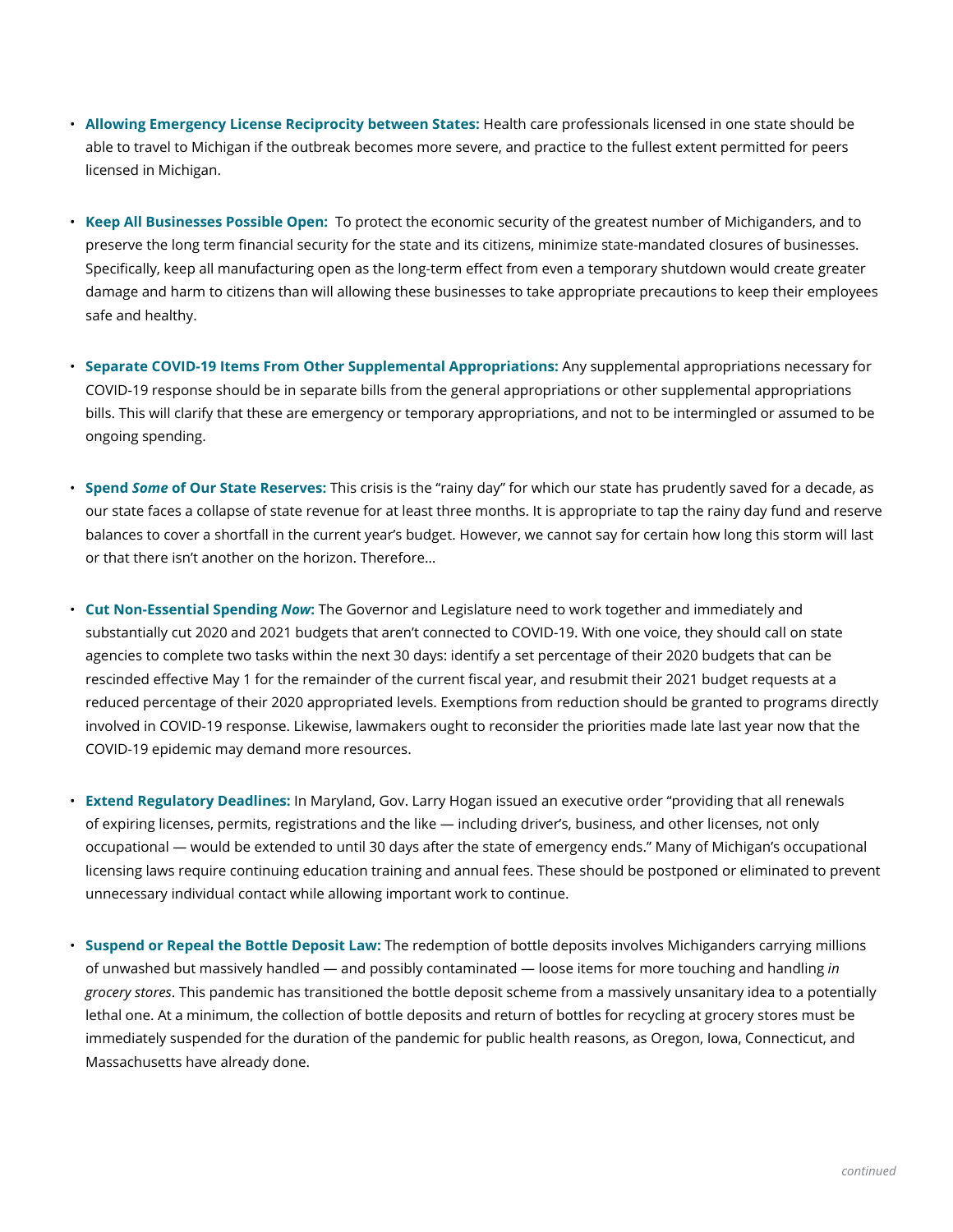- **Promote Online/Blended Learning:** Look for opportunities to promote as an option for more Michigan children. Also, explore how to ensure that more Michigan public schools are able to deploy it — whether as a part of their ongoing operations or as an option during weather- or emergency-related shutdowns. School districts that take the lead on flexible learning options and mastery-based education should be encouraged to develop and share their innovations, not restricted by arbitrary guidance from the department of education.
- **Balanced Calendar:** Waive or rescind barriers such as the Labor Day start date that preclude school districts from adopting such a calendar. This would provide schools with greater schedule flexibility to adapt to emergency circumstances, in addition to improving students' knowledge retention between grade levels. Full learning for a full year should still be required, while giving schools greater opportunity to waive seat-time requirements for students who can demonstrate mastery of material to complete grade-level content at a different pace.
- **Defund the State's Lawsuit Challenging the Line 5 Tunnel:** Reliable, low-cost energy supplies are essential for the well-being of Michigan's residents and economy. This need is especially pertinent during times of unrest. Therefore, state government should be doing everything in their power to ensure the secure flow of reliable energy supplies. Additionally, construction of the tunnel would provide essential employment for many workers in Michigan's building trades during the expected coming economic downturn.

The wrong responses exploit a difficult but temporary circumstance to create long-term financial obligations, erode educational performance accountability, and damage our state's business climate.

## **NOT-DO POLICIES**

- **Create Ongoing Financial Obligations With One-Time Funds:** New government programs require ongoing sources of revenue. Any one-time funds received from the federal government in a stimulus package should be used first to address any state revenue shortfall, and then for discrete projects (i.e., immediate-term infrastructure) or short-term measures that expire once the federal funds do.
- **Focus on "Price Gouging" to the Detriment of Consumers:** A spike in prices during a crisis signals to consumers to find alternatives to the expensive product, but also tells suppliers to ramp up production. Artificially limiting and punishing these price signals only serves to make temporary supply shortages longer and more severe.
- **Suspend Government Transparency Requirements:** Especially when state and local governments are aggressively exerting emergency powers, open records and public meetings are essential to preserving the public's confidence and trust in government.